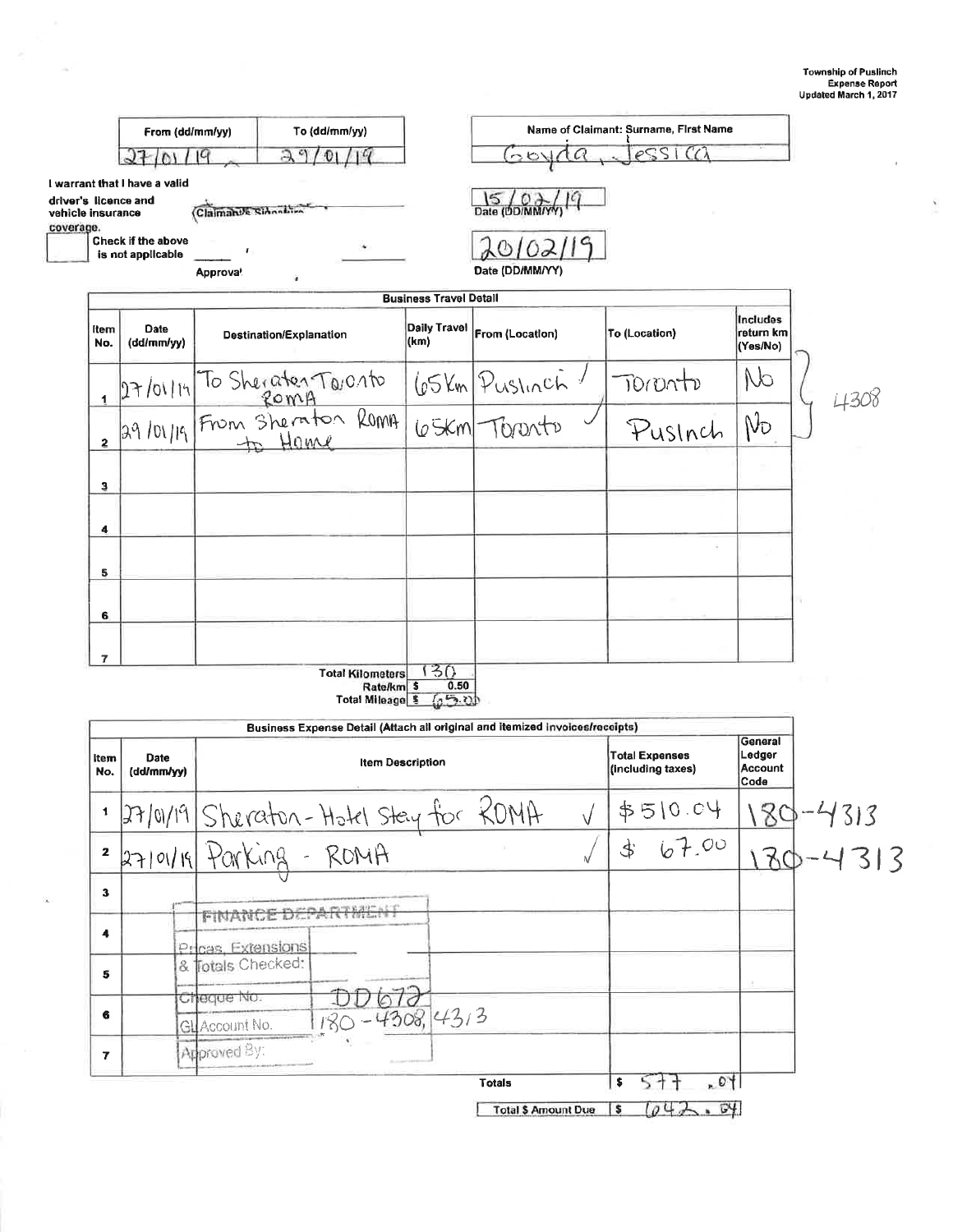Sheraton Centre Toronto Hotel 123 Queen Street West Toronto, ON M5H 2M9 Canada Tel: (416) 361-1000 Fax: 416-947-4854



## **Sheraton**

 $0.00$ 

2.26

58.68

| JESSICA GOYDA                           | Page Number  |               | 2         | Invoice Nbr  |       | 968673 |
|-----------------------------------------|--------------|---------------|-----------|--------------|-------|--------|
| 7404 Wellington Rd 34                   | Guest Number |               | 7152806   |              |       |        |
| Puslinch, ON, N0B2J0                    | Folio ID     | $\mathcal{L}$ | A         |              |       |        |
| Canada                                  | Arrive Date  |               | 27-JAN-19 | 12:34        |       |        |
| AS1108 - ROMA ASSOCIATION OF MUNICPALIT | Depart Date  |               | 29-JAN-19 | 07:06        |       |        |
|                                         | No. Of Guest |               |           |              |       |        |
|                                         | Room Number  |               | 1945      |              |       |        |
|                                         | Club Account |               |           |              |       |        |
| HST Summary                             |              |               |           | Amount (CAD) |       |        |
| <b>HST Room:</b>                        |              |               |           |              | 56.42 |        |
| <b>HST Food and Beverage</b>            |              |               |           |              | 0.00  |        |

When you stay with us, we Go Beyond so you can too with thoughtful service, exceptional experiences and everything you seek when traveling. Book your next stay at Sheraton.com

Tell us about your stay. www.sheraton.com/reviews

**HST Total** 

HST Telephone:

HST Other:

**EXPENSE SUMMARY REPORT** 

Currency: CAD

| Date       | Room & Tax                                   | Food & Bev                                                                | Parking       | <b>Telephone</b>                    | Other                             | Total  | Payment   |  |
|------------|----------------------------------------------|---------------------------------------------------------------------------|---------------|-------------------------------------|-----------------------------------|--------|-----------|--|
| 01-27-2019 | 0.00                                         | 0.00                                                                      | 0.00          | 0.00                                | 255.02                            | 255.02 | 0.00      |  |
| 01-28-2019 | 0.00                                         | 0.00                                                                      | 0.00          | 0.00                                | 255.02                            | 255.02 | $-255.02$ |  |
| 01-29-2019 | 0.00                                         | 0.00                                                                      | 0.00          | 0.00                                | 0.00                              | 0.00   | $-255.02$ |  |
|            | The State of Contract of Con-<br>----------- | <b>CONTRACTOR</b><br>-----------<br>and the control of the control of the | ------------- | ------------<br><b>TANK AND THE</b> | the company's company's company's |        |           |  |
| Total      | 0.00                                         | 0.00                                                                      | 0.00          | 0.00                                | 510.04                            | 510.04 | $-510.04$ |  |

Bring the Sheraton sleep experience home with you. Visit SheratonStore.com.